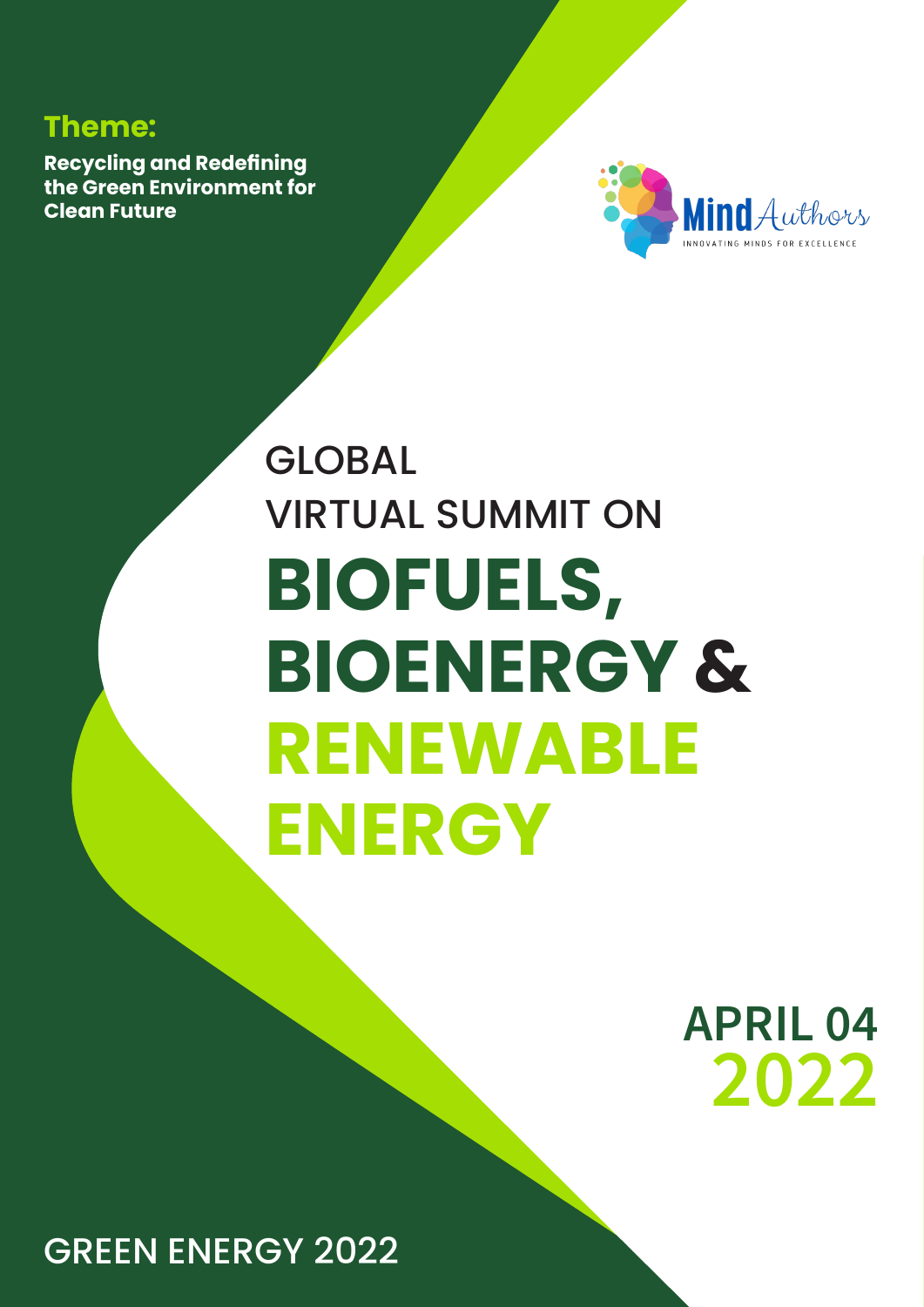

**APRIL 04, 2022**

Theme: Recycling and Redefining the Green Environment for Clean Future

# Day 1 Keynote Forum

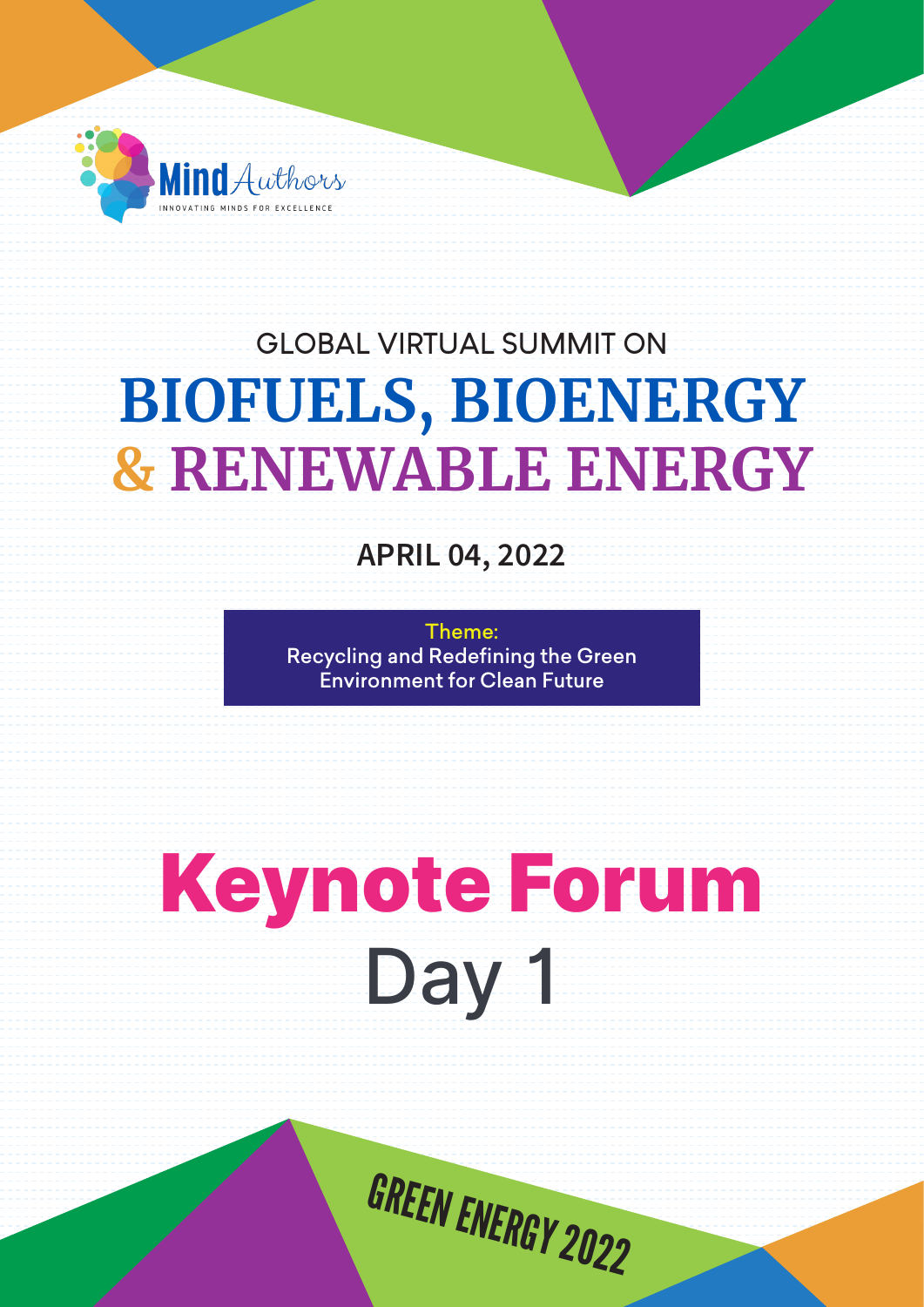Lin Chen Green Energy 2022 Volume 1



# **GLOBAL VIRTUAL SUMMIT ON BIOFUELS, BIOENERGY & RENEWABLE ENERGY**

April 04, 2022

Theme: Recycling and Redefining the Green Environment for Clean Future

# **Lin Chen**

Institute of Engineering Thermophysics, Chinese Academy of Sciences, Beijing 100190, China University of Chinese Academy of Sciences, Beijing 100049, China

# **Supercritical CO<sub>2</sub>-Based Energy System: Fundamental Issues and Challenges**

Supercritical fluid has been widely proposed<br>and utilized in energy systems in recent years.<br>For renewable sources such as solar energy and utilized in energy systems in recent years. For renewable sources such as solar energy conversion, the supercritical fluid can be operated with high temperature and very compact design to achieve higher conversion efficiency in power generation Brayton cycles. In real applications, there have been several representative kinds of CO2 based Brayton cycles around the world. However, the efficiency is still a big problem in the development of such systems. The current

talk will focus on CO $_2$  based energy systems and present the basic design, efficiency analysis and explorations of the key factors that control the system performance. Detailed experimental and numerical developments in the Brayton cycle and also fundamental parameter analysis will be explained. Furthermore, the fundamental crosscritical process and the physical reason for the efficiency challenges of such cycles will be presented in this talk.

#### **BIOGRAPHY**

Dr. Lin Chen is now a full professor in the Institute of Engineering Thermophysics, Chinese Academy of Sciences, China. He is currently one Board member of the Experts Commission of China Energy Society. He was previously an Assistant Professor in Tohoku University, Japan. He obtained his B.E and Ph.D. in Energy and Resources Engineering from Peking University. His research topics include energy resources, supercritical fluids, soil remediation, and advanced measurements. He has authored over 140 well-cited international journal papers and/or conference presentations, and 7 chapters, 3 books, including the most famous one on energy conversion ("Advanced Applications of Supercritical Fluids in Energy Systems", IGI Global, 2017, 680 pages). He was the winner of the Young Scholar Award of the Asian Union of Thermal Science and Engineering (AUTSE) in 2018. He is currently an AE of the ASME JNERS and an Editorial Board member of the Journal of Supercritical Fluids (Elsevier).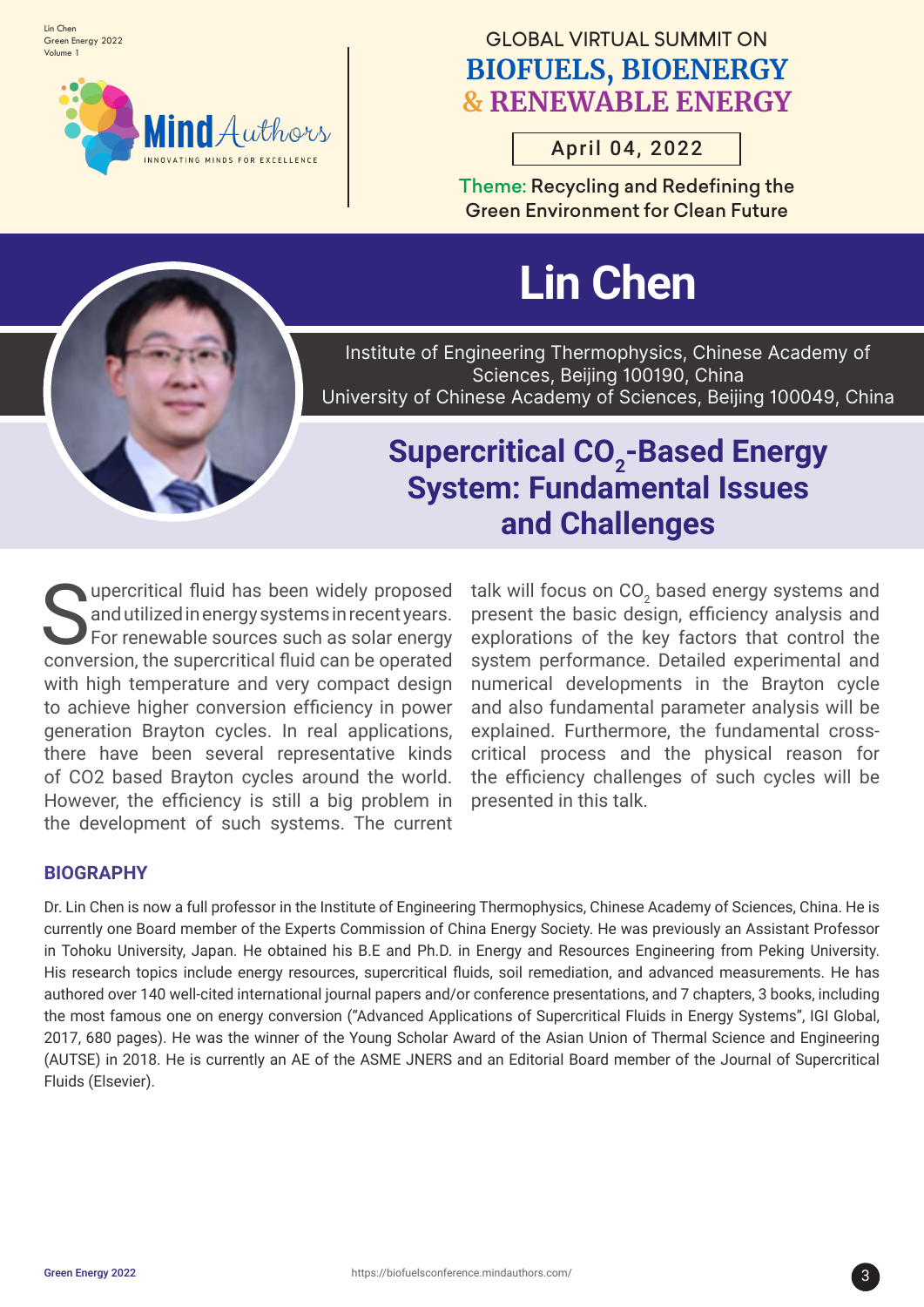Gintaras Šiaudinis Green Energy 2022 Volume 1



# **GLOBAL VIRTUAL SUMMIT ON BIOFUELS, BIOENERGY & RENEWABLE ENERGY**

# April 04, 2022

Theme: Recycling and Redefining the Green Environment for Clean Future

# **Gintaras Šiaudinis**

Lithuanian Research Centre for Agriculture and Forestry, Vėžaičiai Branch

# **The perspective of different energy crops cultivation under less favourable for traditional agriculture Western Lithuania's** *Retisols*

Ith the growing demand for alternative energy (especially plant biomass) and to avoid competition with traditional food crops, part of the less-favored areas may be used for energy crops. LAMMC Vėžaičiai branch (Lithuania) has been conducting research on 2 perennial fast-growing plant species (herbaceous and woody) in the acidic whitish soils (pH 4.2-4.4) of Western Lithuania since 2009 and 2014.

The effect of liming (to adjust the optimal soil pH level) and nitrogen fertilizers on biomass growth was investigated. The increase in dry weight of cocksfoot (*Dactylis glomerata* L.), reed canary grass (*Phalaris arundinacea* L.) and common osier (Salix viminalis L.) was directly related to nitrogen fertilization alone. Liming and fertilization with nitrogen fertilizers and their interaction had a positive effect on the productivity of the following plants: black poplars (Populus nigra L.), cup plact (*Silphium perfoliatum* L.), virginia mallow (*Sida* 

*hermaphrodita* Rusby). Except for virginia mallow, the effect of liming on other plants is more pronounced only in the first few years of plant growth. However, primary soil liming had a positive effect on soil chemical parameters (especially humus growth) and microbiological activity.

In the second field experiment, the influence of waste raw material - sewage sludge on the productivity of common osier and cup plant was investigated. The research data show that after fertilizing these plants once with sewage sludge, the positive effect on biomass growth remained 7 years after planting. The content of humus, mobile nitrogen and especially mobile phosphorus increased substantially in the soil. sewage sludge improved soil physical properties and microbiological activity.

To evaluate plants energetical parameters and soil quality changes, the research into these energy crops will continue for several years ahead.

#### **BIOGRAPHY**

Dr. Gintaras Šiaudinis is a scientific worker since 2007. The main interest of research: energy crops; their adaptivity under local soil and climatic conditions; plant biomass conversion to biofuels. The author has publisher 19 scientific publications in magazines indexed in *Clarivate Analytics Web of Science database.*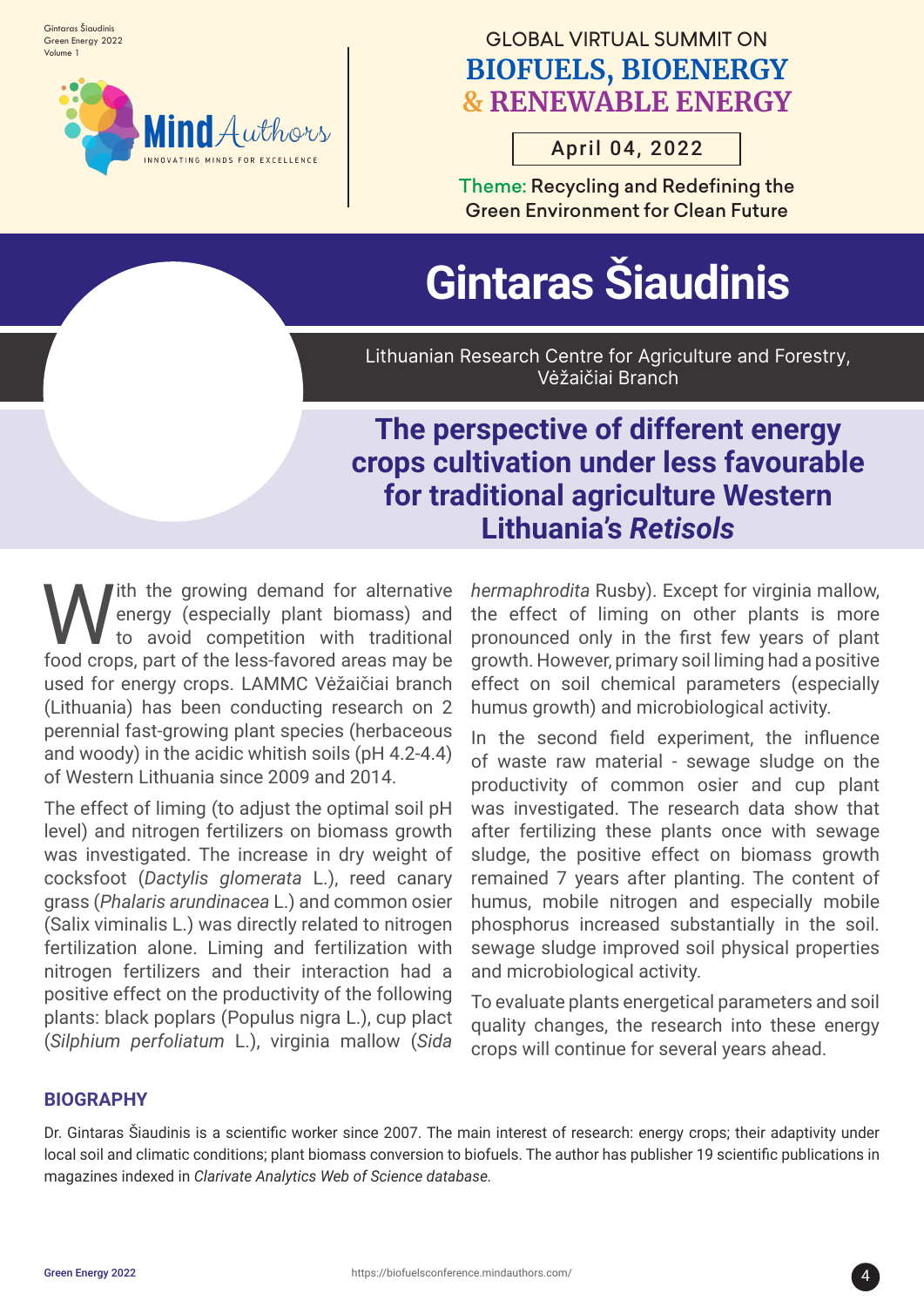

**APRIL 04, 2022**

Theme: Recycling and Redefining the Green Environment for Clean Future

# Scientific Sessions

Day 1

GREEN ENERGY 2022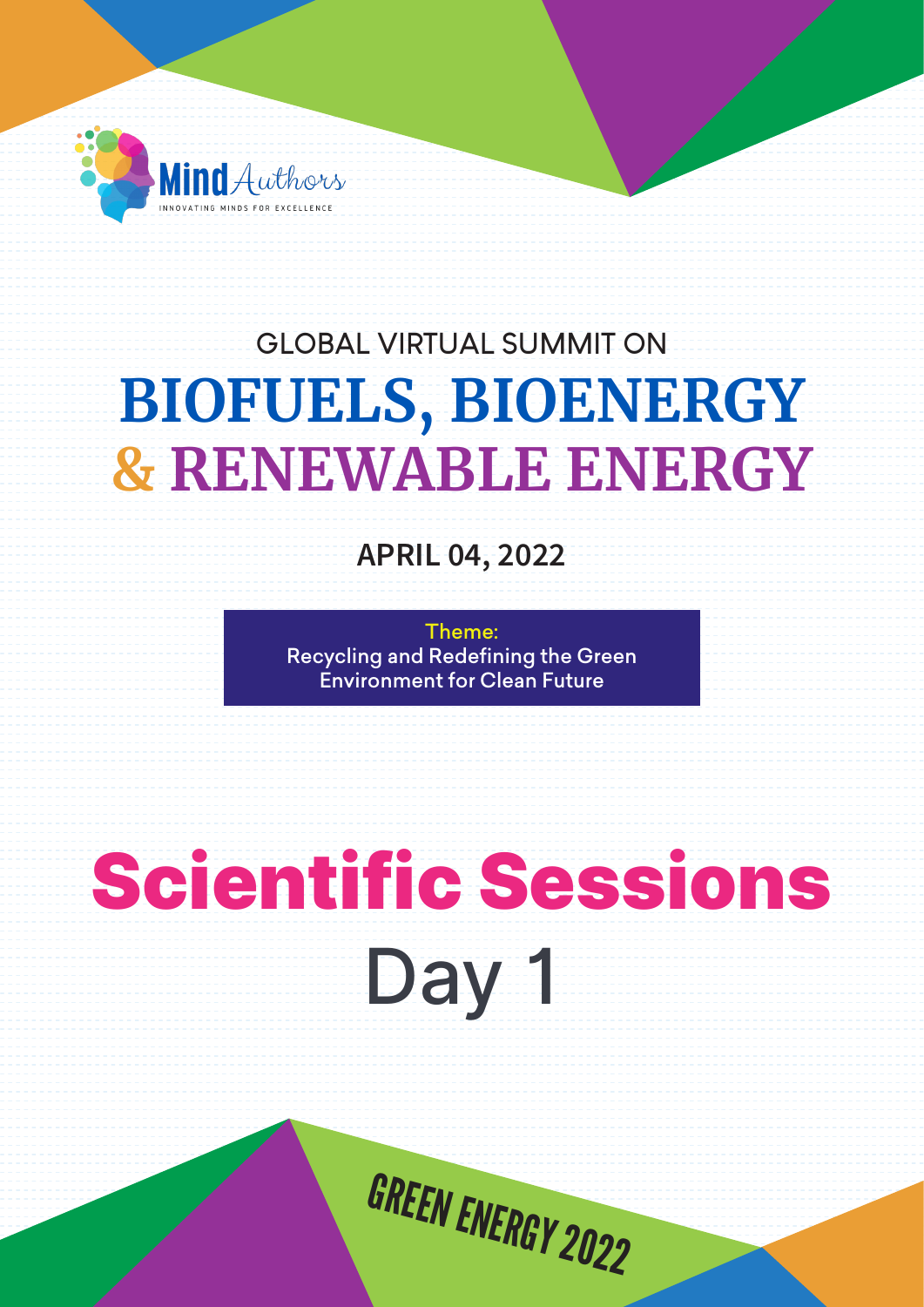

April 04, 2022

Theme: Recycling and Redefining the Green Environment for Clean Future

# **Plastics Awareness for Sustainable Development**

#### **Dr. S. Ravichandran**

*Associate Professor in Chemistry, Lovely Professional University, Punjab-144 411(INDIA)*

cumulation of plastic products in the Environment that adversely affects wildlife, habitat of<br>humans is a major concern for the government at present. As plastic is non-biodegradable in<br>nature, it remain in environment for humans is a major concern for the government at present. As plastic is non-biodegradable in nature, it remain in environment for several years. As a result it is responsible for causing land, air and water pollution. Plastic pollution has been constantly damaging our sustainable environment. The production of plastic is increasing since 1950, 8.3 billion tones of plastic has been produced, which is likely to be double by 2050. The burning of plastic waste increase the risk of heart disease, damages the nervous system, respiratory ailments such as asthma and cause nausea or headaches. Hence, a sustainable step towards tomorrow's greener and healthier environment needs immediate attention of the environmental scientists. Most of the environmental tools of plastics like cell phones, computers, helmets and hospital bags have molded society in many ways that make life both easier and safer. Plastic produced every year is used to make for single use, disposable packaging items or products when they are thrown out which damage the green environment. It is due to lack of self discipline and not worrying about future generations, selfish attitude and consumerist human has damaged the environment. It is the responsibility of educational institutions to sensitize and create public awareness. In addition to creating public awareness on the importance of a clean and healthy environment, plastic recycling facilities must be recommended. This invited talk will help the society to reduce their exposures to plastics and ensure the increase of healthy society with clean environment for the next future generations.

#### **Biography**

Dr. S. Ravichandran is currently working as an Associate Professor in Department of Chemistry at Lovely Professional University, Jalandhar, Punjab(INDIA). He completed his Ph.D. in 2006 from Madurai Kamaraj University, Madurai (Tamilnadu) and M.Sc. from Pondicherry University, Pondicherry. He has qualified in GATE with a score of 95 percentile conducted by Ministry of Human Research and Development in the year 1998. He has 17 years of Research experience and published 112 International papers. He has published 5 Textbooks and received Bharat Shiksha and Life Time Education Excellence National awards from Global society in New Delhi. His area of research work are: Synthesis of Mannich and Schiff bases with metal ions like Cu(II), Co(II), Ni(II) and Zn (II). Structural characterization using spectroscopic techniques like UV-Vis., IR, 1H NMR, CV, Chromatography and EPR. His current interest is to focus on the development of novel greener methodology for a Sustainable Development.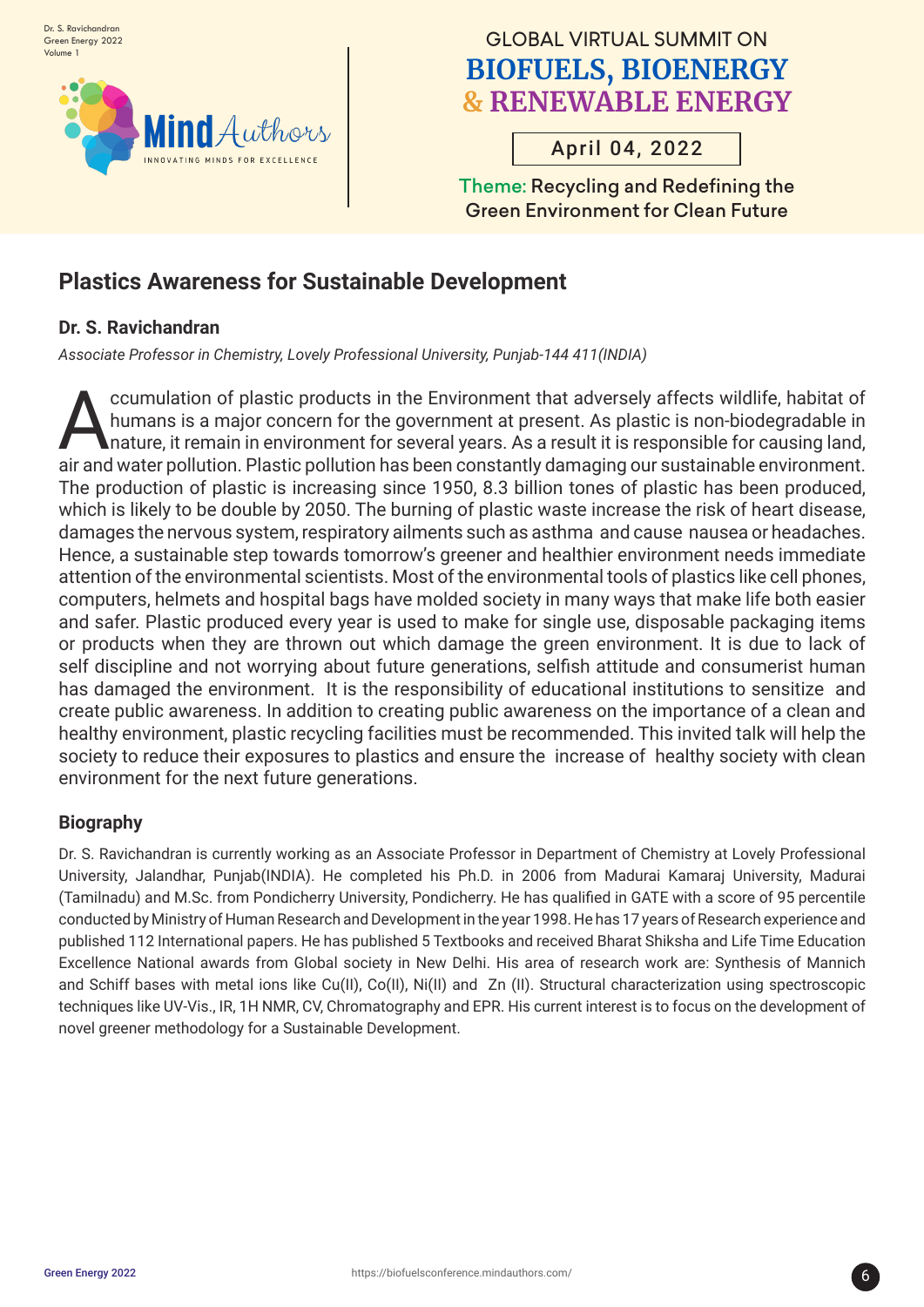

# April 04, 2022

Theme: Recycling and Redefining the Green Environment for Clean Future

## **Biodiversity within the circular economy**

#### **Ms. Radia Sedaoui**

*Chief of Section, Economic Affairs, in the Climate Change and Natural Resource Sustainability Cluster of the UN Economic Social Commission of West Asia (ESCWA), Algeria)*

To achieve targets laid out under the Sustainable Development Goals (SDGs), biodiversity<br>principles must be deliberately woven into any circular economy or circular carbon economy<br>framework (CCE). A circular economy is not principles must be deliberately woven into any circular economy or circular carbon economy framework (CCE). A circular economy is not only a framework (based on the 4 Rs's) for managing and reducing emissions, but rather a framework for an economy that is restorative and regenerative by design – benefiting both people and planet – and which, ultimately, helps countries, cities and businesses re-imagine progress. Biodiversity preservation involves preserving biological variety and variability of life on Earth. According to the Living Planet Index, which measures of the state of the world's biological diversity based on population trends of vertebrate species, 60% of species have disappeared in the past four decades alone. Land-use change has become the single largest driver of biodiversity loss, and approximately 85% of this land-use-related biodiversity loss is due to the cultivation and processing of biomass, including wood, food and biofuels. It is therefore essential to consider nature and biodiversity protection within any circular economy framework to reverse this trend.

While circular economy has received increasing attention, including in recent national climate pledges, the circular economy-biodiversity relationship has received little attention and the implications of circular economy on biodiversity needs further exploration. Complementary policy measures must be identified to protect biodiversity while promoting circular economy. The present paper will address and focus on the importance of biodiversity considerations within a circular carbon economy framework.

#### **Biography**

Ms. Radia Sedaoui is the Chief of Section, Economic Affairs, in the Climate Change and Natural Resource Sustainability Cluster of the UN Economic Social Commission of West Asia (ESCWA). Ms. Sedaoui has an extensive experience in energy policy advice, renewable energy and energy efficiency, energy modeling, water-energy-food nexus, economic diversification and climate change policies and technologies and energy market developments. Ms. Radia previously served as Head Statistics and Gas Modeling Department at the Intergovernmental Organization of the Gas Exporting Countries Forum and previously held several senior positions in Algeria with "Sonatrach" as Director of Strategy and Corporate, Head Portfolio management and member of the Board of Directors of Sonatrach affiliates. Ms. Sedaoui holds a Bachelor of Industrial Engineering, master's in petroleum economics and master's degree in business administration. Ms. Radia is the President of the "Arab Energy Club".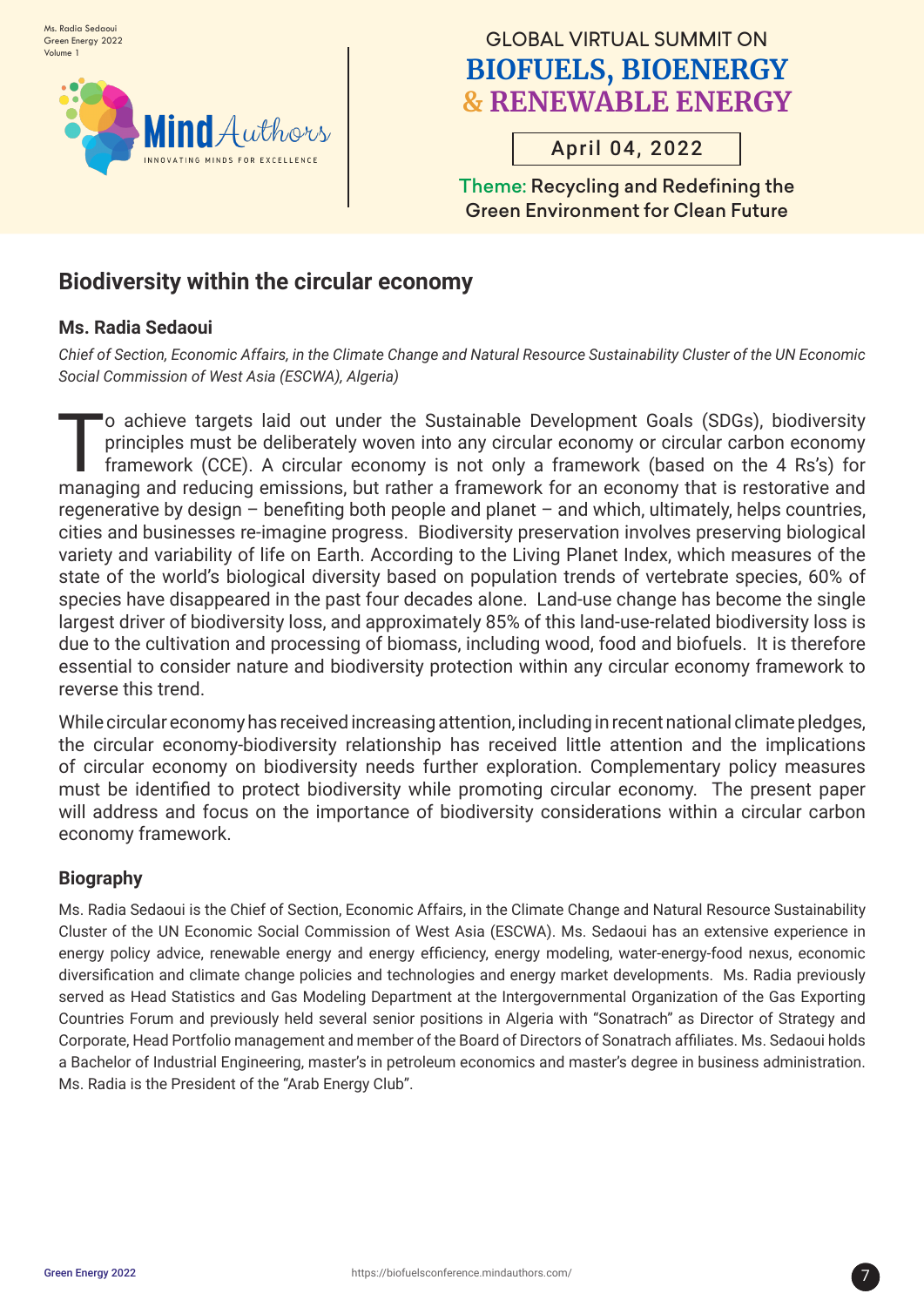

# April 04, 2022

Theme: Recycling and Redefining the Green Environment for Clean Future

# **Effect of functionalized surfaces in enhancing the output power of drop energy harvesters**

#### **Ali Ghaffarinejad, Xabier Garcia Cacas, Juan Ramon Sanchez Valencia, Carmen López-Santos, Ángel Barranco** and **Ana Borrás**

*Nanotechnology on Surfaces and Plasma Group (CSIC-US), Materials Science Institute of Seville (Consejo Superior de Investigaciones Científicas – Universidad de Sevilla), c/Américo Vespucio 49, 41092 Seville*

|<br>|<br>| n this abstract we investigate the effect of fluorine contained molecules in power generation in drop energy harvesting systems. We introduce the concept of a device for energy harvesting from rainfalls. Then, a low cost and high yield chemical vapor deposition technique is introduced that can functionalize a large area with fluorinated molecules. Furthermore, the effect of functionalized fluorinated surfaces is evaluated in energy production. Results of characterization between functionalized and not- functionalized drop energy harvesters are presented and compared. The initial results show that fluorinated surfaces have the ability to store high density of electrical charges and can generate an electret layer with few nanometers of thickness. Respectively, output power and voltage are two orders and one order of magnitude higher in energy harvesters activated by fluorinated molecules. Experimental results show a promising implementation for energy harvesting from rainfalls and water flows.

#### **Biography**

Dr. Ali Ghaffarinejad is a postdoctoral researcher at Institute of Material Science at Seville (ICMSE), which is part of the Spanish National Research Council (CSIC), working on hybrid Nanogenerators and drop energy harvesting. He received his B.Sc. degree in Electronic Engineering and M.Sc. degree in Bioelectronics from Iran University of Science and Technology (IUST). He completed his doctoral studies in November 2019 earning the grade "Excellent" for the thesis. His research interests are design, modeling, fabrication, and characterization of Triboelectric, Piezoelectric and Hybrid nanogenerators and their power management circuits.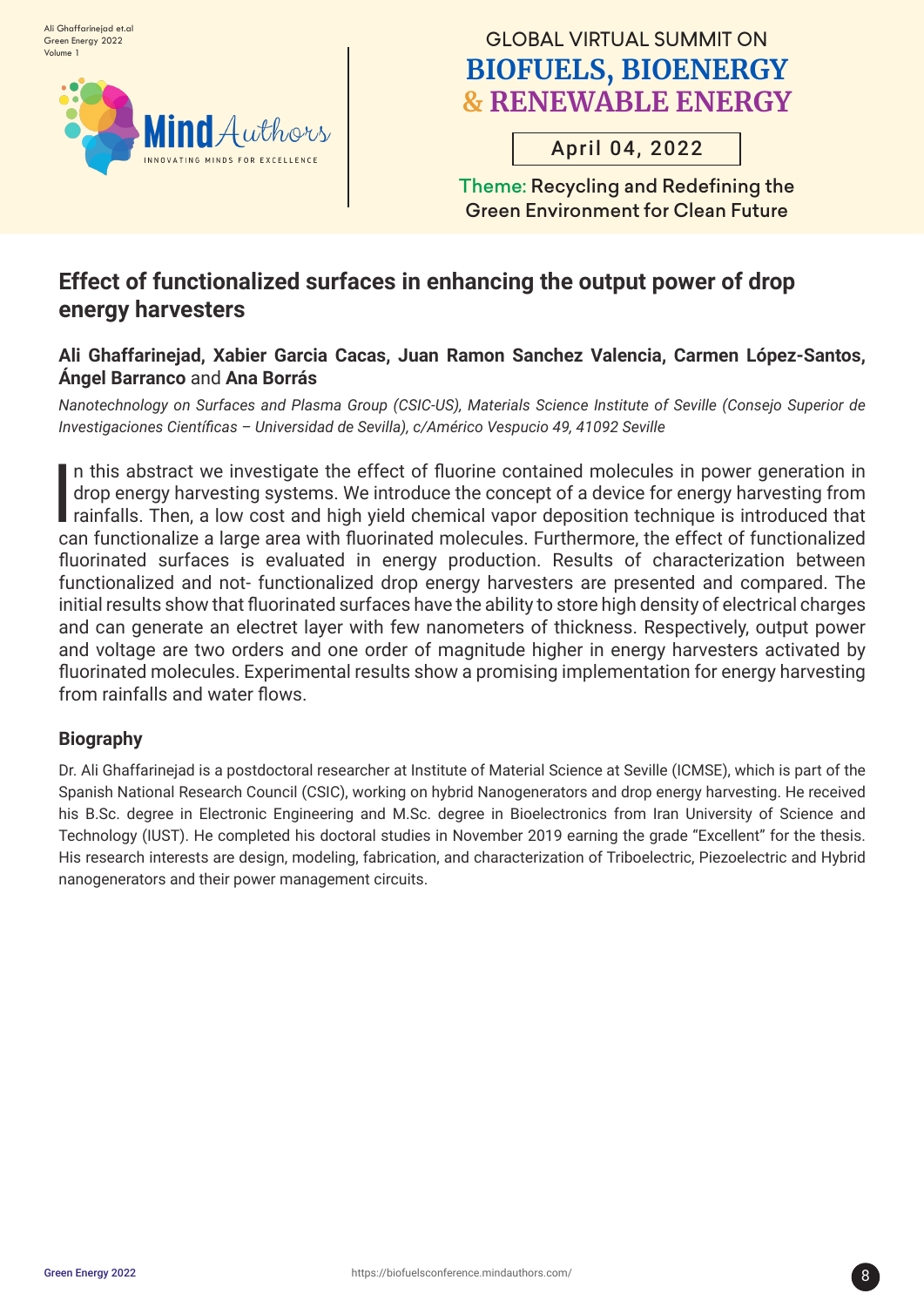

# April 04, 2022

Theme: Recycling and Redefining the Green Environment for Clean Future

## **Algae based wastewater treatment, value added products recovery and sunlight integration in wastewater treatment**

**Raja Chowdhury1, Swati Dahiya1, Swati Rani1, Soumya Verma1** and **Pradeep Kumar2** 

*1 Dept. of Civil Engineering, Indian Institute of Technology, Roorkee, 247667 2 Dept of Civil Engineering, Sharda University, Noida, India*

any algal species were observed in a waste stabilization pond treating municipal wastewater.<br>However, depending on the stress conditions, culture media, flowing vs. stagnant conditions<br>affect the species proliferation. Som However, depending on the stress conditions, culture media, flowing vs. stagnant conditions affect the species proliferation. Some of these algal species showed positive or negative phototaxis depending on the color of the light. Later, three strains of Chlorella Sorokiniana were isolated from the water sample collected from the waste stabilization pond. Two of these strains were used for tertiary treatment of wastewater. It was observed that under different light-dark regime one of these strains showed excellent N and P removal; however, low BOD and COD removal. The sludge addition improved the BOD and COD removal but drastically reduced the nitrogen removal.

The microalgal strain showed an enhanced pathogen removal capacity  $(1 - 6 \log \text{unit removal})$ . These isolated strains were also used to check their ability to produce value-added products in the form of lipid and carbohydrates. For this purpose, hydrolysate produced using water hyacinth was used. These strains showed high biomass productivity with a moderate accumulation of lipids ( $\sim$ 10 – 13%) and carbohydrates (12%). The fatty acid methyl ester profile of the produced lipids was estimated for both the strains. Kinetic modeling of the lipid profile revealed that the production rate of fatty acids and their various constituents were species-dependent under identical conditions. For value-added products recovery from algae or its uses in wastewater treatment require sunlight. A particular intensity was required for optimum algal growth and wastewater treatment. However, in the natural environment, sunlight intensity varied all over the day. A part of the solar radiation was used for photosynthesis. In this study, a model was developed which was used to find the economic viability of the algae-based wastewater treatment using solar light harvesting. Excess sunlight was used for heat production. It was observed that in some parts in India and Nigeria, this type of treatment system is economically viable can make a profit.

#### **Biography**

Dr. Raja Chowdhury currently holds an Associate Professor position in the Dept of Civil Engineering at the Indian Institute of Technology, Roorkee, India. After joining IITR, he has been engaged in developing an algae-based wastewater treatment process that can be employed in the field of wastewater treatment. For this purpose, he used experimental and mathematical modeling techniques. He also has extensive experience in LCA-based sustainability assessment of bioenergy.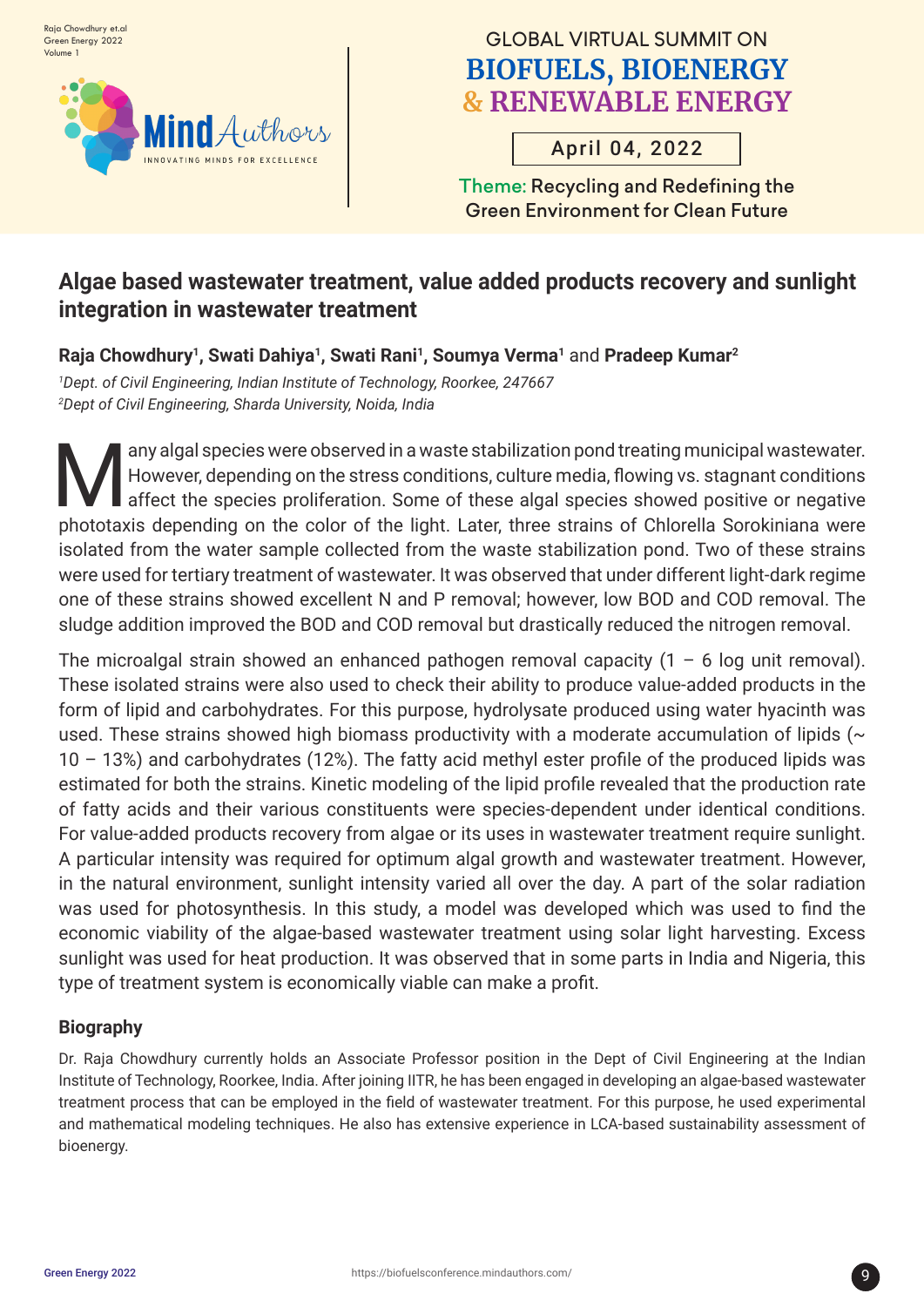

# April 04, 2022

Theme: Recycling and Redefining the Green Environment for Clean Future

# **New solutions for storing and using surplus electricity in Methanol**

#### **Edgar Harzfeld**

*Stralsund University of Applied Sciences*

The decline of fossil fuels requires the expansion of renewable energy production. The use of<br>wind and pv energy is associated with strong fluctuations that are insufficiently adapted to the<br>demand. The use of storage syst wind and pv energy is associated with strong fluctuations that are insufficiently adapted to the demand. The use of storage systems can help to reduce the mismatch. While short-term storage systems such as batteries rely on charging and discharging cycles, long-term storage systems such as methanol storage can be charged and discharged over any time range. Current studies show a wide variety of possible applications for long-term storage systems based on methanol. Methanol can contribute to the decentralized supply of electricity, heat and fuel as well as to grid stabilization. In an emergency case, it can even supply entire consumer clusters autonomously for several days.

#### **Biography**

Edgar Harzfeld, Professor at Stralsund University. Studies and research in Leipzig and Zurich. Since 1996 at the Faculty of Electrical Engineering and Computer Science of Stralsund University responsible for electrical power supply and renewable energy systems. Since 2004 - 2022 numerous research projects on the subject of electrical energy storage technologies.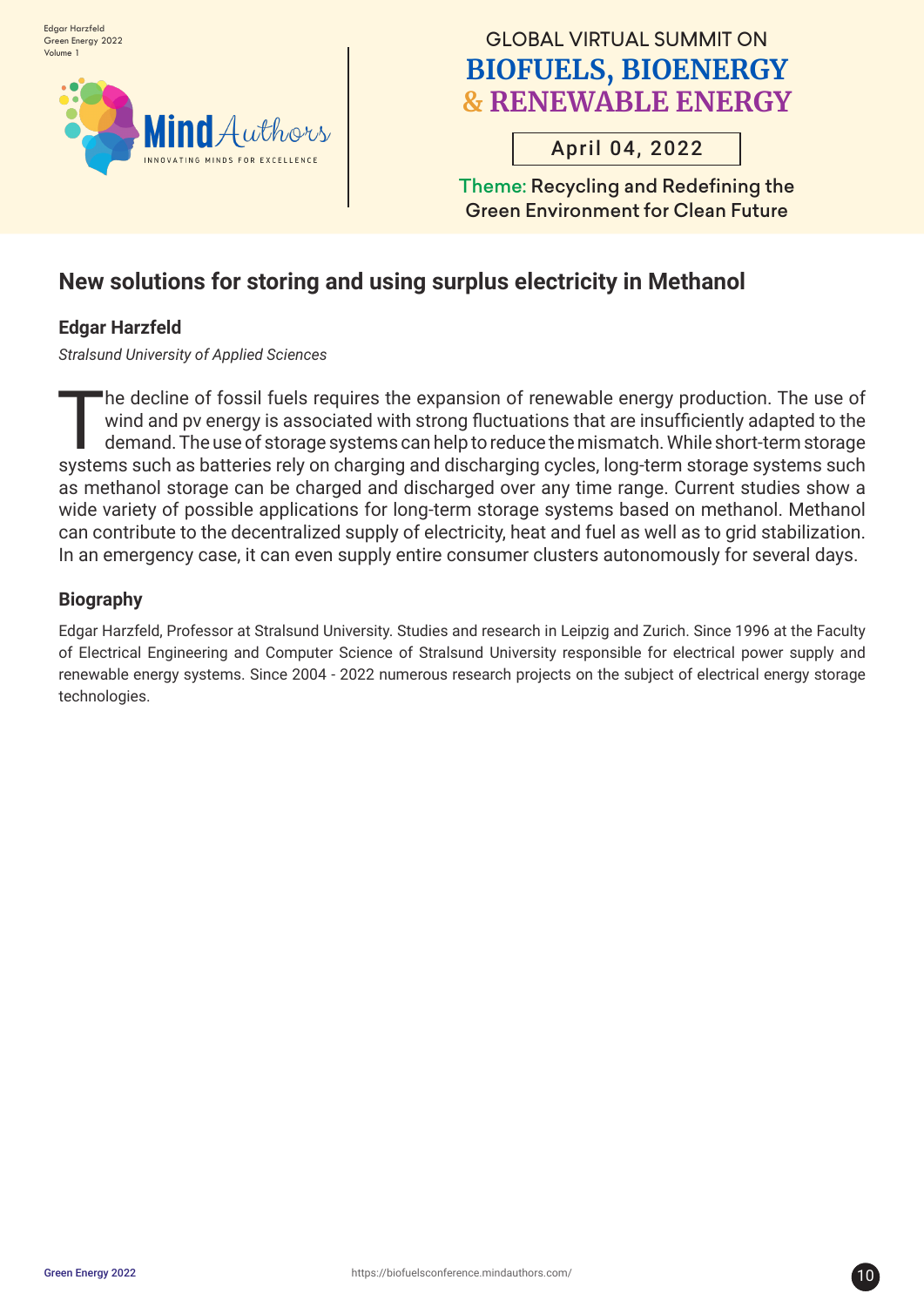

# April 04, 2022

Theme: Recycling and Redefining the Green Environment for Clean Future

# **The role of biofuels as a solution against cavitation in combustion engine injectors**

#### **Ludovic Lamoot, Brady Manescau, Khaled Chetehouna** and **Nicolas Gascoin**

*INSA Centre Val de Loire campus de Bourges 88 Bd lahitolle, University of Orléans, PRISME EA 4229, F-18022 Bourges, France*

The objective of this publication is to highlight the role of biofuel as an alternative to conventional<br>fuel in order to combat the effects of cavitation in combustion engine injectors. To do this,<br>an experimental device h fuel in order to combat the effects of cavitation in combustion engine injectors. To do this, an experimental device has been developed. This consists on the one hand of a cold device equipped with a transparent injector and on the other hand of a hot device represented by a NEXGEN burner. In this work, only cold results will be represented. Using the instrumentation set up on the cold bench, it was possible to measure the pressure variation between the inlet and outlet of the injector, the flow rate, the temperature of the fluid. In addition, a visualization system made it possible to highlight the gas cloud associated with a level of cavitation through a fast camera and a strobe. A parametric study based on the type of injector showed that the level of cavitation increased as a function of flow rate depending on the given injector. As a result, different biofuel mixtures with conventional fuel were used. The latter showed that the level of cavitation decreases according to the level of viscosity of the biofuel mixture. The biofuel blend considered optimal also had advantages on the combustion efficiency through low greenhouse gas emissions as well as better higher flux and temperature.

#### **Biography**

Engineer in scientific instrumentation since 2003 at the INSA Centre Val de Loire in Bourges campus, I am currently a third-year PhD student at INSA Centre Val de Loire, my thesis topic is entitled "Experimental study of the effect of cavitation on the efficiency of the combustion reaction of a premixed turbulent flame: role of a biofuel as a solution against cavitation.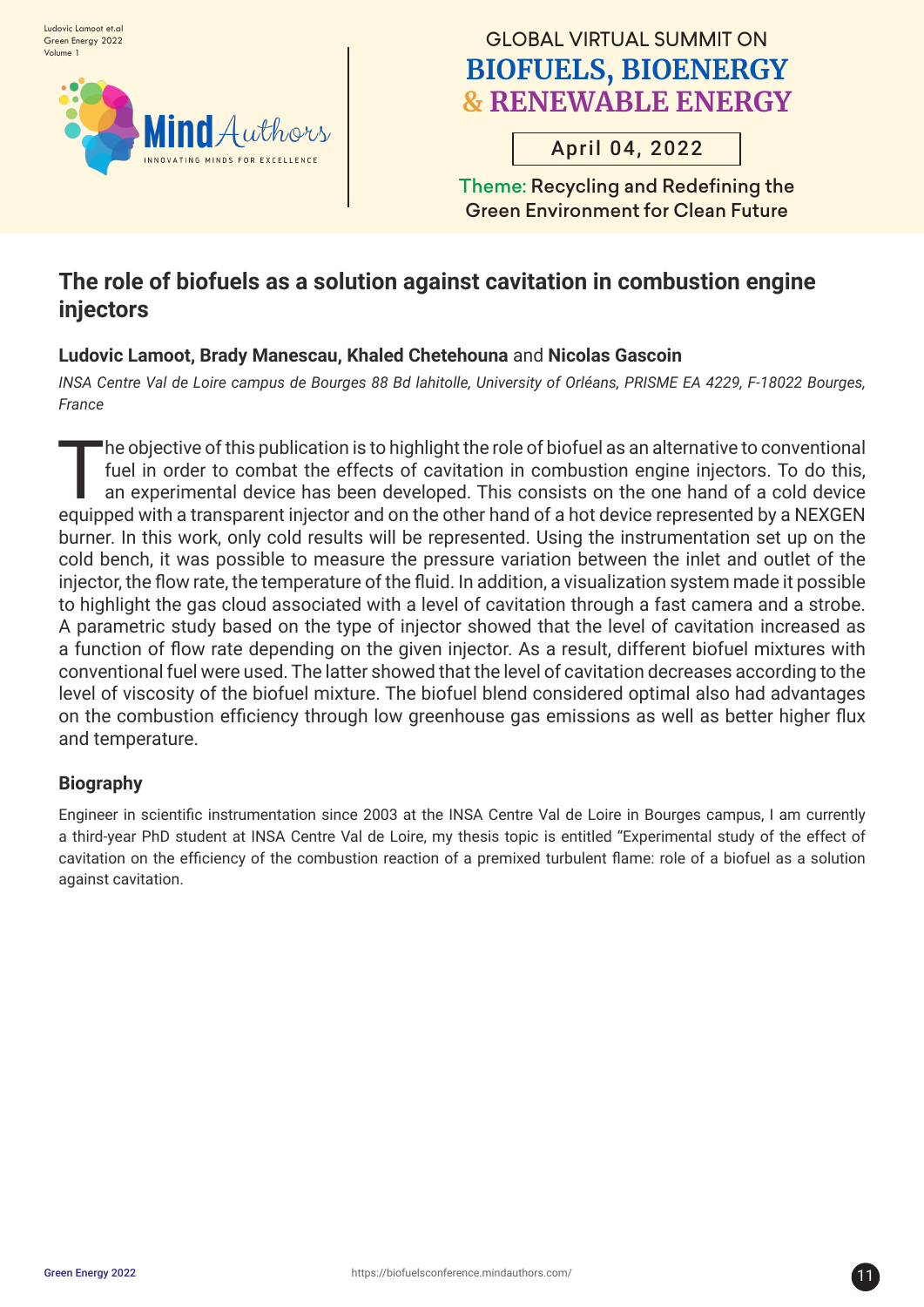

# April 04, 2022

Theme: Recycling and Redefining the Green Environment for Clean Future

# **Discovery of novel materials for solar driven thermochemical hydrogen**

#### **Alicia Bayon**

*Heterogeneous Catalysis Group (ICP-CSIC, Spain)* 

Solar thermal-driven thermochemical  $H_2$ <br>produce feedstocks for synthetic fuel paper assesses research outcomes for<br>evolve. This prosentation will give an evolvia O and  $CO_2$  splitting offers a carbon-neutral path to produce feedstocks for synthetic fuel production such as hydrogen or synthesis gas. This paper assesses research outcomes for perovskite materials in two-step thermochemical cycles. This presentation will give an overview of the processes with a critical view and recent advances towards commercialization in this field. In addition, a fast method for the classification of effective thermochemical properties (oxygen vacancy formation enthalpy and entropy) in a wide range of operational temperatures is provided. These properties together with a high-grade of sintering resistance and fast kinetics are the main characteristics required to maximize the solar-tofuel efficiency of the process. The discovery of optimum material compositions for this application could be effectively achieved by a combination of machine learning, DFT, experimental testing and system modelling.

#### **Biography**

Dr. Alicia Bayon is Research Scientist at ICP-CSIC since 2022 working on discovery of novel redox active materials for solar hydrogen production. Before that she completed her PhD at IMDEA Energy (Madrid, Spain) in 2014. From 2014 to 2020 she worked at CSIRO Energy (Newcastle, Australia) as Postdoctoral Fellow followed by an appointment at Arizona State University (USA) as a Research Scientist (2020 to 2022). She joined ICP-CSIC via the prestigious Talent Attraction Program of Spain. She has been working in 8 international research projects and consortiums, 2 of them with companies. She has attracted more than USD 5 million in funding. She is author of 32 research articles and more than 40 conference presentations (7 times as invited speaker).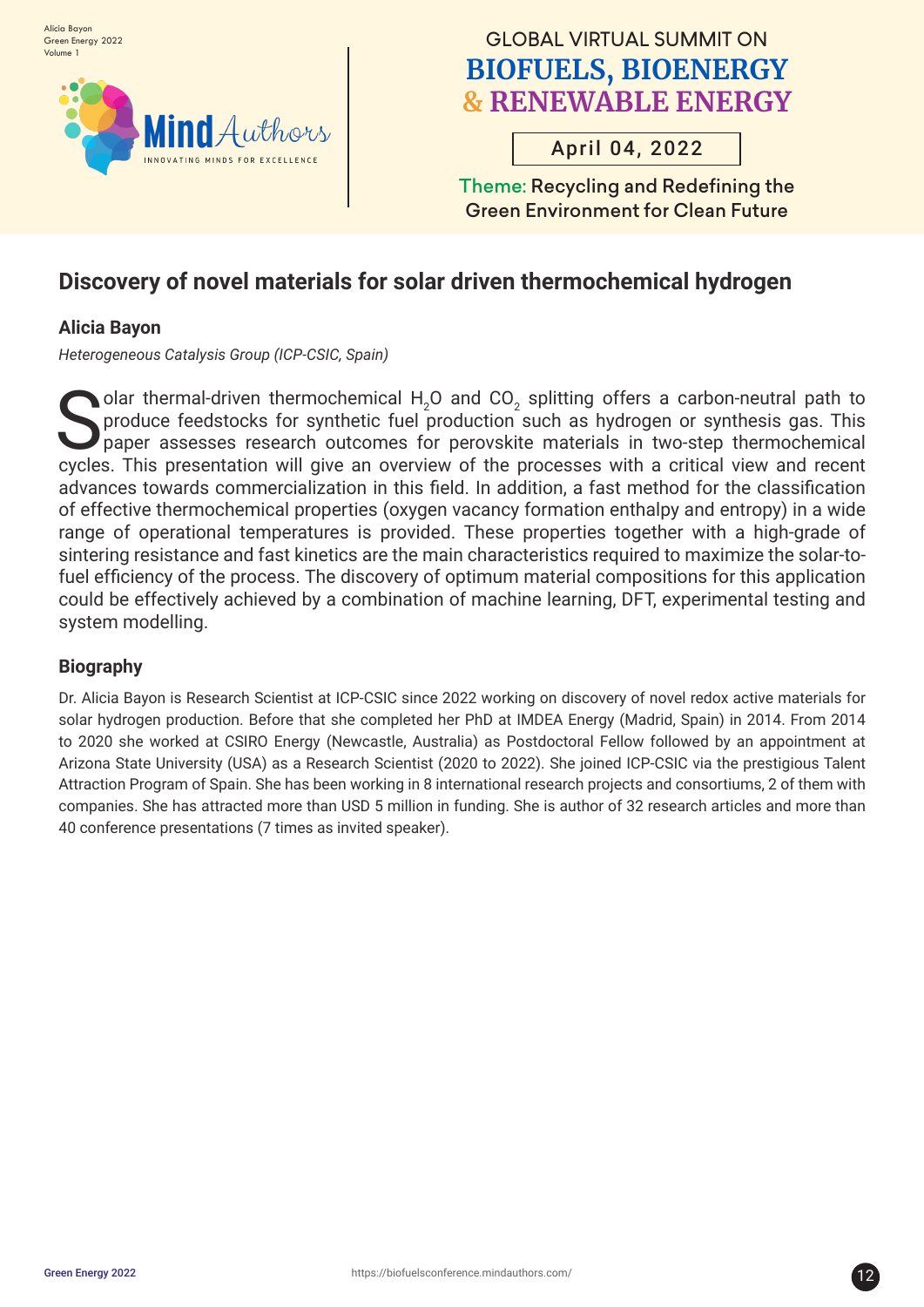

# April 04, 2022

Theme: Recycling and Redefining the Green Environment for Clean Future

### **β-glucosidase produced by Moniliophthora perniciosa: characterization, immobilization and application in the hydrolysis of sugarcane bagasse**

**Sandra Aparecida de Assis, Larissa Emanuelle da Silva Almeida** and **Geise Camila Araújo Ribeiro**

*Enzymology and Fermentation Technology Laboratory, Health Department, State University of Feira de Santana, Feira de Santana, Bahia, Brazil*

The use of lignocellulosic materials to obtain second generation ethanol using enzymatic<br>catalysts has as main limiting factor the high cost of enzymes.  $\beta$ -glucosidases (BGLs) belong<br>to the group of enzymes of cellulases catalysts has as main limiting factor the high cost of enzymes. β-glucosidases (BGLs) belong to the group of enzymes of cellulases and acts in the last stage of cellulose degradation, releasing glucose molecules, eliminating the inhibitory effect of cellobiose. This study focused on the production, characterization, immobilization and application of β-glucosidase from Moniliophthora perniciosa in the hydrolysis of pre-treated sugarcane bagasse, with varying enzymatic loads and reaction times. The enzymatic extract obtained from the submerged fermentation of the filamentous fungus Moniliophthora perniciosa was immobilized in calcium alginate spheres by the direct trapping method. The enzyme showed an optimum pH of 4.5 and 60ºC. It was stable at all temperatures analyzed (50–90ºC) and retained about 100% of its activity at 50°C after 60 min of incubation. Among the ions analyzed, BaCl2 increased BGL activity 9.04 ± 1.41 times. The maximum production of reducing sugars (89.15%) was achieved after 48 h with 10 mg of protein. Percentage of reducing sugars reached after 48 h of hydrolysis with the enzymatic extract supplemented with the immobilized enzyme was 226%, 2 times higher than the value found using only the free enzymatic extract. The immobilized enzyme preserved 50% of its initial activity after 1 h at 80 °C and exhibited higher activity at pH 6 to 60 °C. The results obtained in the present work are very promising because it is a simple technique of low cost and with potential application.

#### **Biography**

Graduated in Biochemistry Pharmacy from the State University of São Paulo Júlio de Mesquita Filho (1998). Doctorate in Biotechnology from the State University of São Paulo Júlio de Mesquita Filho (2004). She is currently Full Professor at the State University of Feira de Santana and coordinator of the Laboratory of Enzymology and Fermentation Technology. Member of the Brazilian Chemical Society (SBQ). Founding Member of the Biotechnology Symposium (SiBiotec) of PPGBiotec-UEFS. Develops research in the areas of Applied Enzymology and Macromolecule Chemistry. His main research line is Obtaining products of industrial interest from plants or microorganisms. She is currently coordinator of the Graduate Program in Biotechnology (PPGBiotec) of the State University of Feira de Santana, Bahia.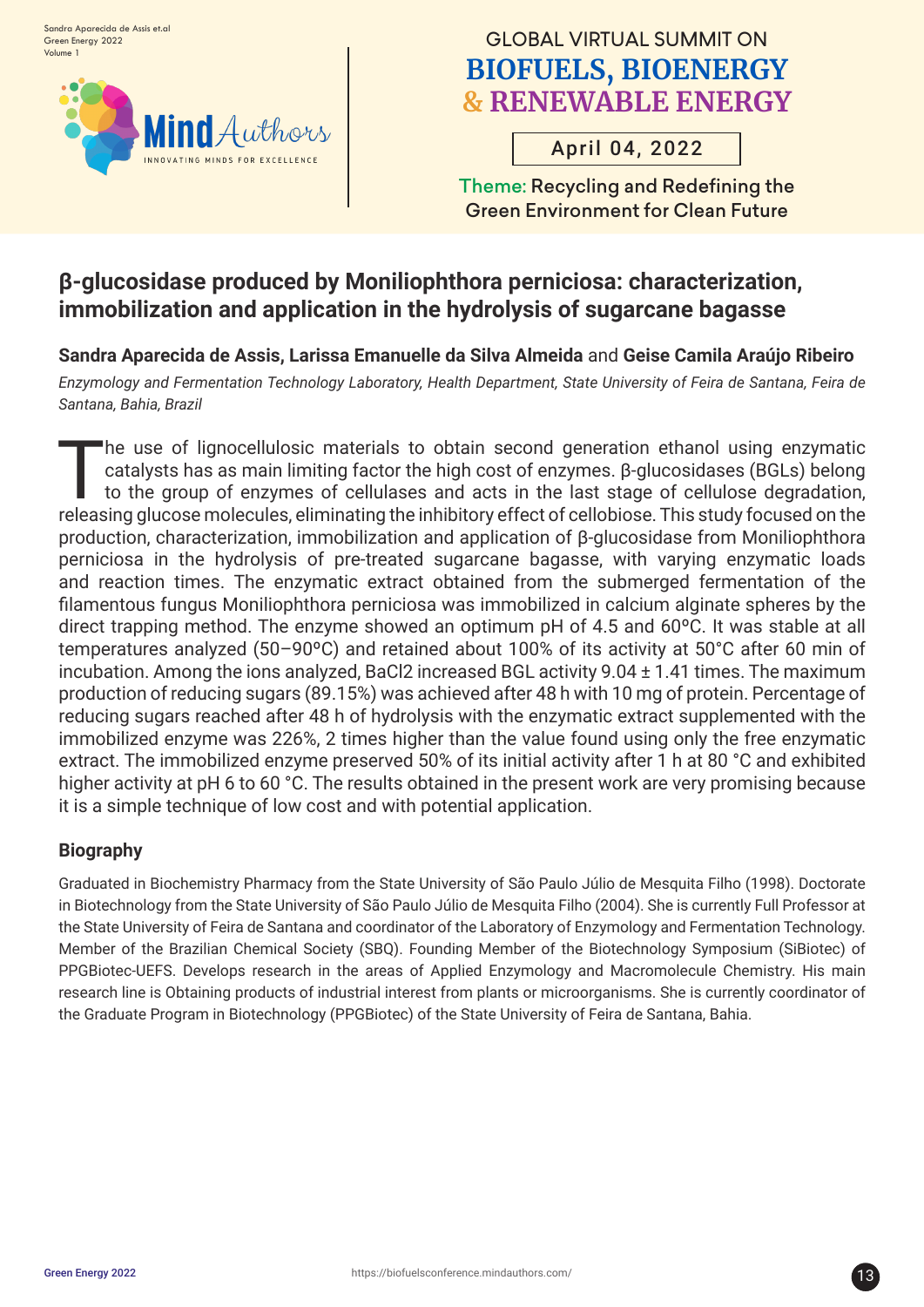

# April 04, 2022

Theme: Recycling and Redefining the Green Environment for Clean Future

### **Alkaline pretreatment of lignocellulosic biomass for hollocellulose and xylan extraction**

#### **Luciana Lehuedé, Constanza Henriquez** and **Oriana Zalazar**

*Centre for Biotechnology and Bioengineering, Department of Chemical Engineering, Biotechnology and Materials, University of Chile, Beauchef 851, Santiago, Chile.* 

Lo<br>an<br>ha Looking to a sustainable bio-based economy, in the past few years, the co-production of bioethanol and value-added products from renewable lignocellulosic biomass, such as xylooligosaccharides, has gained relevance. However, one of the major drawbacks of this technology is the lignocellulosic biomass pretreatment. This stage, which aims to break lignin-carbohydrate complexes making the carbohydrates accessible to enzymes, is still a technology in development given the low yields obtained, especially when hardwoods are employed as an LCB source. In this context, alkaline/ thermal pretreatment has proved to be an efficient process for delignification, while alkaline/ thermal pretreatment followed by ethanol precipitation has been indicated as the best strategy for xylan extraction; however, the heterogeneity of protocols and evaluation parameters observed in the literature hinder the selection of appropriate operational conditions. Therefore, in this study hollocellulose and xylan extraction from five different types of Nothofagu gender trees (Nothofagus obliqua, Nothofagus pumilio, Nothofagus Dombey, Nothofagus Alpina and Eucalyptus globulus) were evaluated through different alkaline-thermal extraction conditions. Results indicate that higher holocellulose recovery yields are obtained when N. dombey is pretreated at 12% NaOH concentration, while higher xylan recovery yields are obtained when N. pumilio is pretreat at 12% NaOH concentration and precipitated with ethanol.

#### **Biography**

Biochemical Engineer with a PhD in Engineering Sciences with biochemical engineering mention. Currently I´m a Postdoctoral Researcher at Centre for Biotechnology and Bioengineering (CeBiB) (University of Chile). My goal is to contribute to sustainable development by creating green processes for the industry using enzymes as a catalyst and industrial waste as substrates.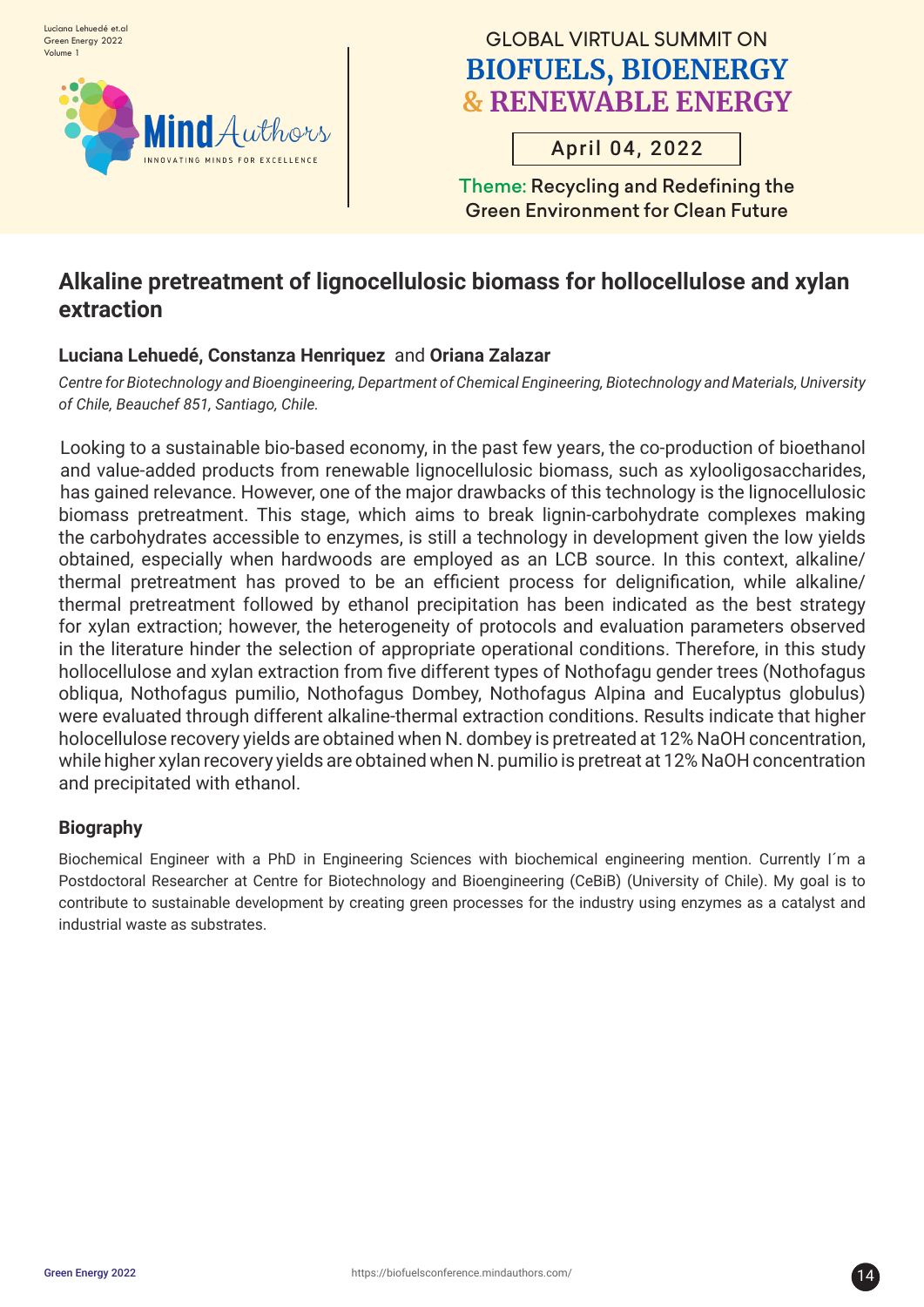

# April 04, 2022

Theme: Recycling and Redefining the Green Environment for Clean Future

# **Perspectives of the continuous use of fossil fuels and their impact on the society**

#### **Ernesto A. Chavez**

*CICIMAR, IPN, Mexico*

t the current level of global warming, climate change impacts on ecosystems and human societies, demand urgent action to mitigate their effects by reducing the emmision of CO2 and to limit warming to 1.5°C. Otherwise, the society and natural systems would have to pay the consecquences in terms of extreme loss of biodiversity, health costs and a significant increase of mortality of human beings. Attributable warming due to human societies is about equal to the global increase to 1.1oC relative to the 1850 – 1900 average. This has no precedent for the last 2000 years. The main causes of this increase in global temperature have been identified as being the effect of releasing carbon dioxide, methane, nitrous oxide and other greenhouse gases by human activities. Sources of greenhouse gas emissions (GHG) in % are as follows, Energy sector 33; Industry 24; Agriculture and related activities, 22; Transport15; Buildings 6. Due to past emissions of (GHG), many changes in the biosphere are will take centuries to restore, because they have surpassed the limits of resilience of some natural systems. CO2 concentrations are nowadays higher than any time in the last two million years. Methane and nitrous oxide are nowadays higher than any time in the last 800,000 years. Global net antropogenic GHG emissions were 60 GtCO2-eq in 2019 (12 % higher than in 2010 and 54 % higher than in 1990). In conclusion, past and current climate risks provide a basis for actions addressed to mitigation and risk management actions, so the society may be able to develop warning systems and strategies to reduce emmisions addessed to achieve a better world in a context of sustainable development.

#### **Biography**

Ernesto A. Chávez y Ortiz. Biologist and Ph D. He is specialized in fisheries stock assessment. fisheries simulation, and in the coral reef ecology. He has published 175 scientific papers and edited two books. He is professor of the M. Sc. and Ph. D. in Marine Science programs at the Interdisciplinary Center of Marine Sciences of the Polytechnic Institute of Mexico, where has been advicer of sixteen M. Sc. Students and eight Ph. D.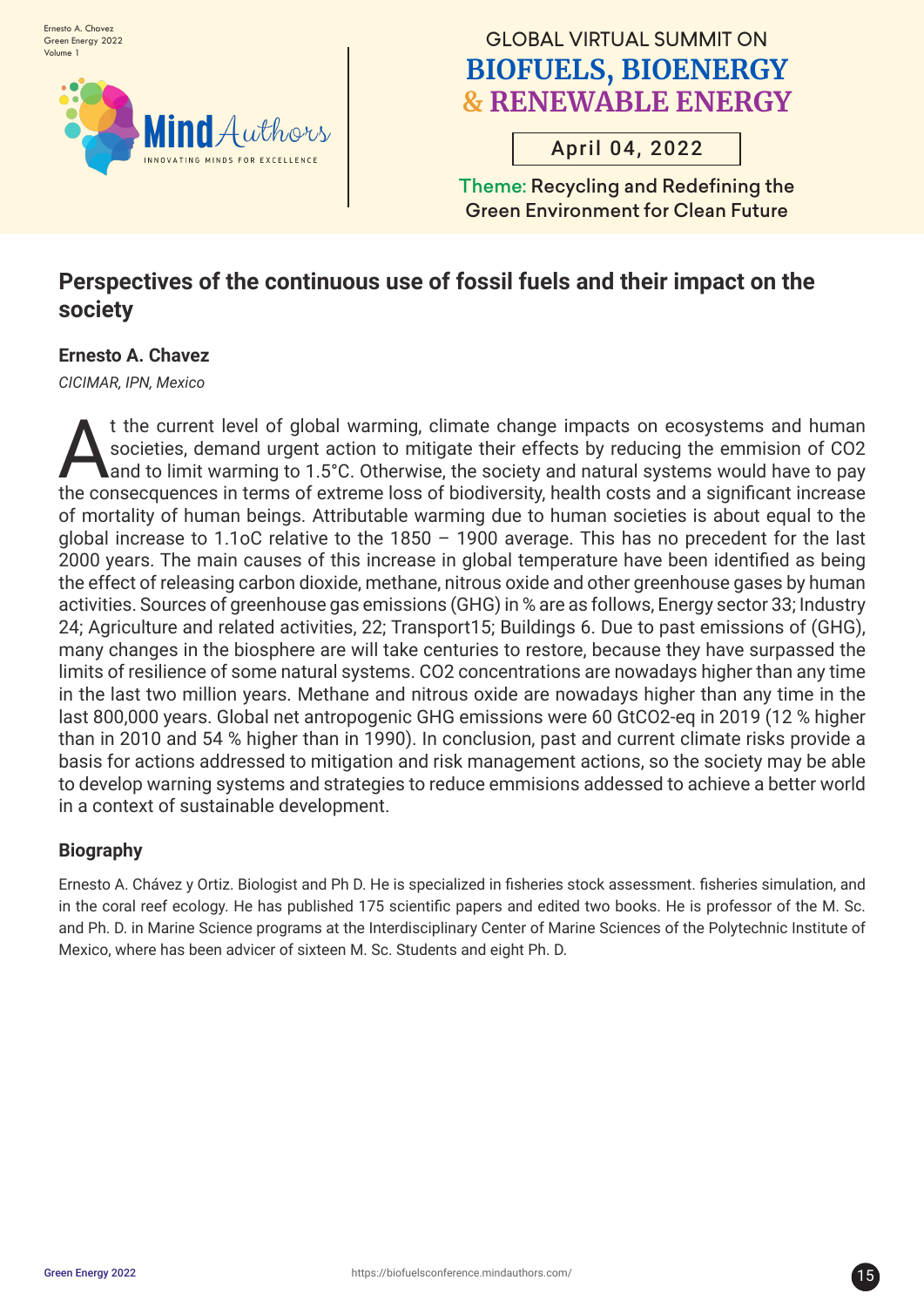

# April 04, 2022

Theme: Recycling and Redefining the Green Environment for Clean Future

### **Life cycle assessment of lactic acid production: Comparison between from unexploited lignocellulosic biomass and non-renewable resources**

#### Rita Pontes<sup>1</sup>, Aloia Romaní<sup>2</sup>, Michele Michelin<sup>2</sup>, Lucília Domingues<sup>2</sup>, José Teixeira<sup>2</sup>, António **Veríssimo3** and **João Nunes1**

*1 Association BLC3 - Technology and Innovation Campus, Centre Bio R&D Unit, 3405-155 Oliveira do Hospital, Portugal 2 CEB-Centre of Biological Engineering, University of Minho, Campus Gualtar, 4710-057 Braga, Portugal 3 CNC- Center for Neuroscience and Cell Biology, University of Coimbra, 3004-504 Coimbra*

actic acid (LA) demand is expected to increase due to new processing technologies and further several fields of application. The lactic acid production from unexploited lignocellulosic biomass was compared with the lactic actic acid (LA) demand is expected to increase due to new processing technologies and further several fields of application. The lactic acid production from unexploited lignocellulosic biomass was compared with the lactic acid production from non-renewable resources and it took into account the raw material, transport, pretreatment, saccharification and fermentation and LA recovery considering 1 tonne of LA as the functional unit. The life cycle inventory of the biobased LA was obtained from lab-scale experiments while the fossil-based LA was obtained from the ecoinvent database of SimaPro®. The major environmental savings obtained by replacing one tonne of fossil-based LA by biobased LA are : 4056.60 kg CO2 eq. of global warming potential; 193.03 kBq U235 eq. of ionizing radiation potential; 3.78 kg C2H4 eq. of photochemical oxidation potential; 0.73 kg PO4 3- eq. freshwater eutrophication potential; 9569.40 kg 1,4-DB eq. of terrestrial ecotoxicity potential; 99.32 kg 1,4-DB eq. of fresh water aquatic ecotoxicity potential; 137.69 kg 1,4-DB eq. of marine aquatic ecotoxicity potential; 94.89 human toxicity potential and 126.63 m2 of land use. Auxiliary chemicals, electricity and enzyme used in the biobased LA production are most relevant to the total environmental impacts. Thus, biobased LA production significantly reduces the impact on the environment of LA production, giving 60 % environmental savings compared to fossil-derived LA.

#### **Biography**

Ana Rita Pontes Pereira, Chief Research Officer and board member at BLC3 - Campus of Technology and Innovation. She is doctorated in Biosciences, with specialization in Biotechnology (biorefineries), in business scope by FCT in BLC3 with a partnership of the University of Minho and University of Coimbra. Master's degree in Biological Engineering with specialization in Environmental Technologies, at the Minho University.